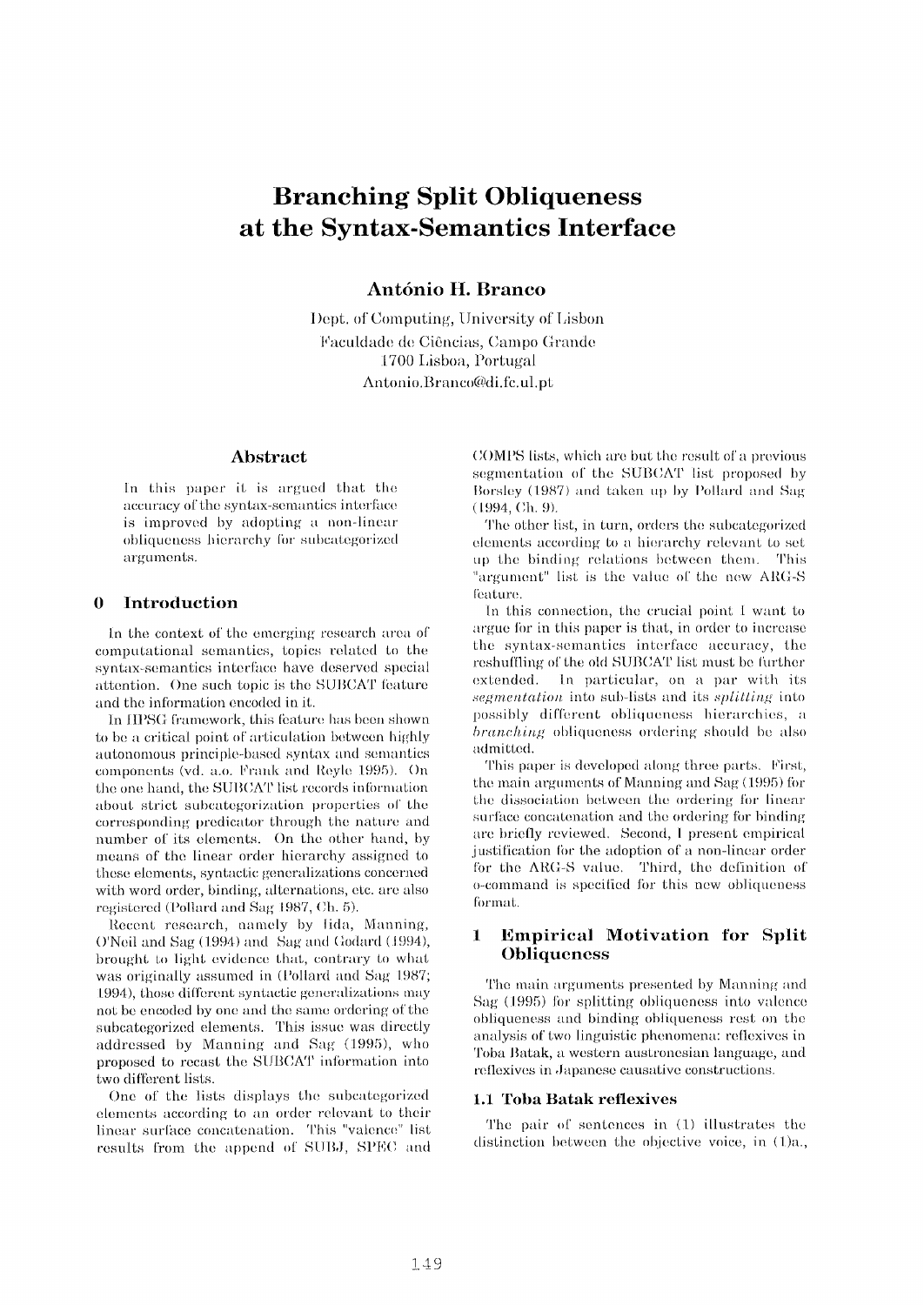expressed by the *di-* verbal prefix and used in unmarked contexts, and its active voice counterpart, in (1)b., expressed by the *mang*prefix (Manning and Sag 1995, (16)).

- (1) a. di-ida si Torus si Ria. ov-see PM Torus PM Ria 'Torus sees/saw Ria.'
	- b. mang-ida si Ria si Torus. nv-see PM Ria PM Torus 'Torus sees/saw Ria.'

In Toba Batak there is strong evidence that, in transitive constructions, a verb and the following NP form a VP constituent regardless of the voice chosen. Therefore, the constituent structure of (1)a. and b. is presented in (2)a. and b., together with the corresponding lexical entry of the verb (Manning and Sag 1995, (21), (20)).

(2) a. Objective voice: 'Torus saw Ria.'



b. Active voice: 'Torus saw Ria.'



*mang-ida Ria* 

PHON SUBJ COMPS **SUBCAT CONT** (mang - ida}  $\langle \Box \rangle$  $\langle \overline{2} \rangle$  $\sqrt{[1]} NP_i$ ,  $\sqrt{2} NP_i$ SEER i **SEEN** 

Now, the examples in (3) show all the possible occurrences of one reflexive NP in the basic transitive structures illustrated in (1). In (3)a. and a'., the reflexive occurs in objective constructions, respectively, as an immediate constituent of VP and as an immediate constituent of S. The corresponding active constructions are displayed in (3)b. and b'. (Manning and Sag 1995, (22), (23)).

- (3) a. \*di-ida diri-na si John. [saw himself]<sub>VP</sub> John '\*Himself saw John.' PHON  $\langle di-ida \rangle$  $\text{SUBCAT}$   $\langle \text{NP:}$  *npro*<sub>i</sub>,  $\text{NP:}$  *ana<sub>i</sub>* $\rangle$  $\begin{bmatrix} \text{SEER} & i \end{bmatrix}$  $SEEN$ 
	- a'. di-ida siJohn diri-na. [saw John]<sub>VP</sub> himself 'John saw himself.'



b. mang-ida diri-na si John. [saw himself]vp John 'John saw himself.'

| <b>PHON</b>   | $\langle$ mang - ida $\rangle$          |
|---------------|-----------------------------------------|
| <b>SUBCAT</b> | $\langle NP: npro_i, NP: ana_j \rangle$ |
| <b>CONT</b>   | $[SEER \t i]$<br> SEEN j                |

 $\overline{1}$ 

 $\overline{a}$ 

b'. \*mang-ida si John diri-na. [saw Johnlvp himself '\*Himself saw John.'

| <b>PHON</b>   | $\langle$ mang - ida $\rangle$         |
|---------------|----------------------------------------|
| <b>SUBCAT</b> | $\langle NP:ana_i, NP: npro_j \rangle$ |
| CONT          | $\lceil$ SEER i $\rceil$               |
|               | $ $ SEEN $j$                           |

The pair of grammatical constructions (3)a'./(3)b. confirms that binding principles cannot be defined in terms of linear word order or c-command. In (3)a'. the antecedent precedes the reflexive, but in (3)b. it is the reflexive that precedes the antecedent; in (3)b. the antecedent c-command the reflexive, but in (3)a'. it is the other way around.

However, contrary to the assumptions of the Binding Theory of Pollard and Sag (1994), also the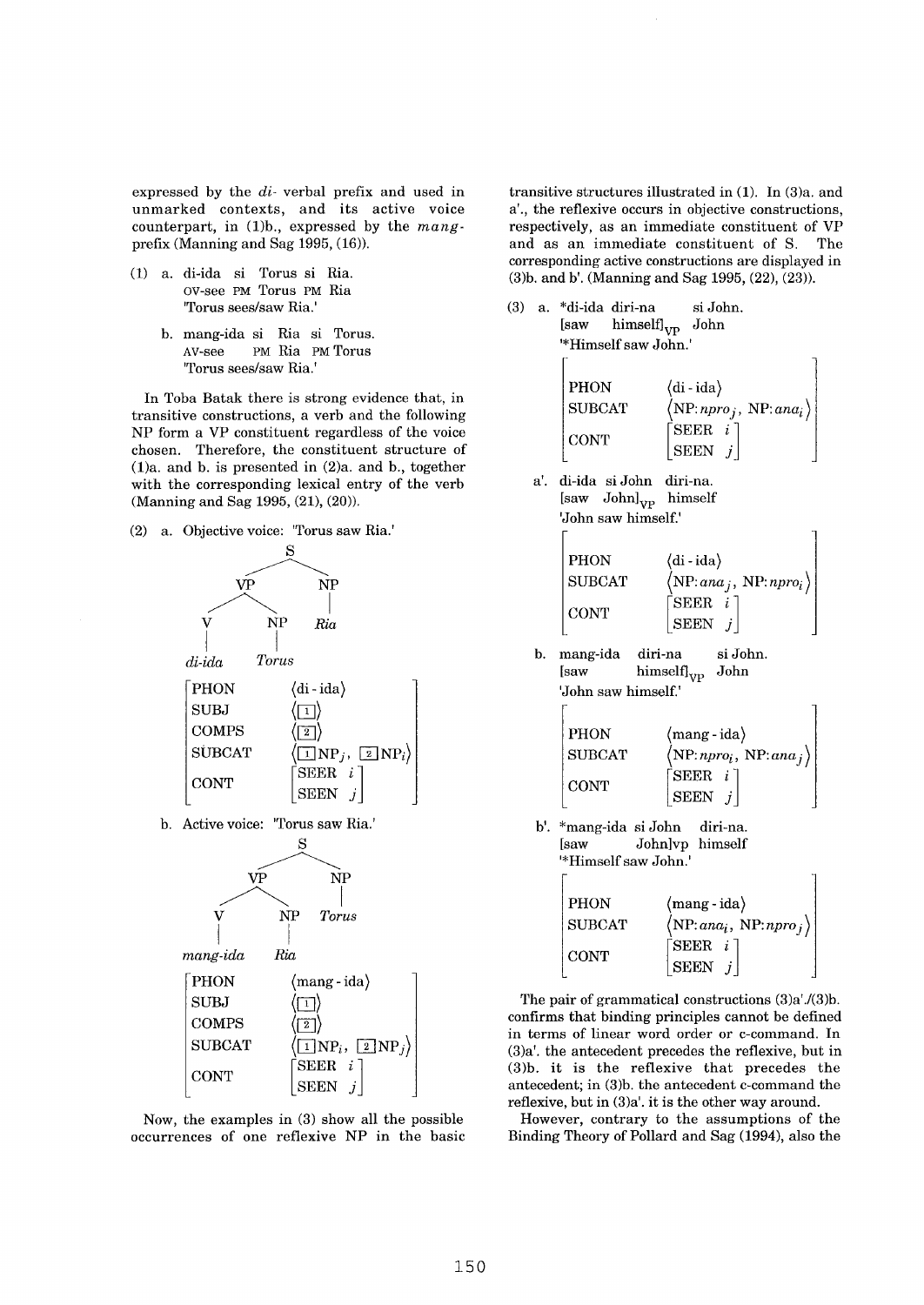definition of binding principles cannot be based on the SUBCAT valence order. This is made evident by (3)a. and (3)a'., whose grammatical status is not correctly predicted. In (3)a., the reflexive is bound by a less oblique element in the SUBCAT list, in accordance with Principle A, but the construction is not acceptable. In (3)b., the reflexive is bound by a more oblique element in the SUBCAT list, in violation of Principle A, but the construction is acceptable.

The solution adopted by Manning and Sag (1995) consists of a three step move: i) to keep the Binding Theory unchanged; ii) to create a new list of subcategorized elements, which is named ARG-S (from argument structure); iii) to define o-command relations on the basis of the obliqueness hierarchy established on this new list, which may be different from the obliqueness hierarchy established in the SUBCAT list.

Let us then see how this solution works for the problematic examples in (3). In (4) we find the lexical entries of  $(3)$  after their reshuffling according to Manning and Sag's proposal (for the sake of readability, the representation of SUBJ and COMPS features is omitted).

| (4) a. |                 | <b>PHON</b>           | (di - ida)                                                            |
|--------|-----------------|-----------------------|-----------------------------------------------------------------------|
|        |                 | <b>SUBCAT</b>         | $\ket{\text{I}_j}$ , $\ket{\text{2}_i}$                               |
|        |                 | $\rm{ARG}$ - $\rm{S}$ | $\boxed{2}$ NP: ana, $\boxed{1}$ NP: npro                             |
|        |                 | <b>CONT</b>           | $SEER \t i$<br>SEEN $j$                                               |
|        | a'.             | PHON                  | $\langle$ di - ida $\rangle$                                          |
|        |                 | <b>SUBCAT</b>         | $\langle \boxdot_i$ , $\boxdot_i \rangle$                             |
|        |                 | $ARG-S$               | $\sqrt{2}$ NP:npro, $\sqrt{1}$ NP:ana)                                |
|        |                 | <b>CONT</b>           | SEER <sub>i</sub><br>SEEN $j$                                         |
|        |                 |                       |                                                                       |
|        |                 | $\mathbf{b}$ . [PHON] | (mang - ida)                                                          |
|        |                 | <b>SUBCAT</b>         | $\left(\overline{1}\right]_i$ , $\left(\overline{2}\right]_j$         |
|        |                 | $\rm{ARG}$ - $\rm{S}$ | $\boxed{1}$ NP:npro, $\boxed{2}$ NP:ana)                              |
|        |                 |                       | $\text{SEER}$ i                                                       |
|        |                 | <b>CONT</b>           | SEEN $j$                                                              |
|        | $\mathbf{b}'$ . | PHON                  | $\langle$ mang - ida $\rangle$                                        |
|        |                 | $\rm SUBCAT$          | $\langle \boxdot_i$ , (2), $\rangle$                                  |
|        |                 | $ARG-S$               | $\langle \boxed{1}$ NP: ana, $\boxed{2}$ NP: npro $\rangle$<br>SEER i |

It is easy to check that the correct predictions are made if the relevant o-command relations are established on the ARG-S list: the reflexive is now coindexed with a more oblique element in (3)a./(4)a., and with a less oblique antecedent in  $(3)a'/(4)a'.$ 

#### **1.2 Reflexives in Japanese causatives**

The other linguistic evidence put forward to support this obliqueness split is the behavior of reflexives in Japanese causative constructions, as originally argued for by Iida, Manning, O'Neil and Sag (1994).

The analysis of case marking, agreement and word order phenomena in Japanese causatives reveals that this construction exhibits properties of a single clause sentence.

As to the Japanese reflexive *zibun,* like English reflexives, it must be locally o-bound, with some particulars, as for instance its being subjectoriented, that is it can be bound only by a subject.

Now, the example of (5) illustrates that, in the context of causatives, *zibun* is not restricted to being bound by the subject of its clause (Manning and Sag 1994, (44)).

(5) a. Taroo<sub>i</sub> ga Ziroo<sub>i</sub> ni aete *zibun-zisini/j o* hihans-ase-ta. Taroo NGM Ziro DAT purposefully self ACC criticize-CAUS-PAST  $Taroo<sub>i</sub>$  purposefully made Ziroo<sub>i</sub> criticize *himselfi/j.'* 

Also, pronouns exhibit a special behavior in the context of causatives. Contrary to the requirements of Principle B, in such contexts pronouns may be bound by an antecedent occurring in the same clause, but only if it is the subject of the causative construction. This is illustrated in (6) (Iida *et al.* 1994, (17)).

(6) Taroo<sub>i</sub> wa Ziroo<sub>i</sub> ni kare $i \nmid *j$  o bengos-ase-ta. Taroo TOP Ziroo DAT he AOC defend-CAUS-PAST 'Taroo<sub>i</sub> made Ziroo<sub>i</sub> defend him<sub>i</sub>/\*;.'

The solution proposed in (lida *et al.* 1994) for accounting for the apparent peculiar properties of binding constraints in causatives relies on the assumption that the derived lexical representation of a causative verb, like *tazune-sase* ('made sb. visit'), has the form sketched in (7), where *tazune* is the verb 'to visit' and *-sase* the causative suffix (lida *et al.* 1994, (25)).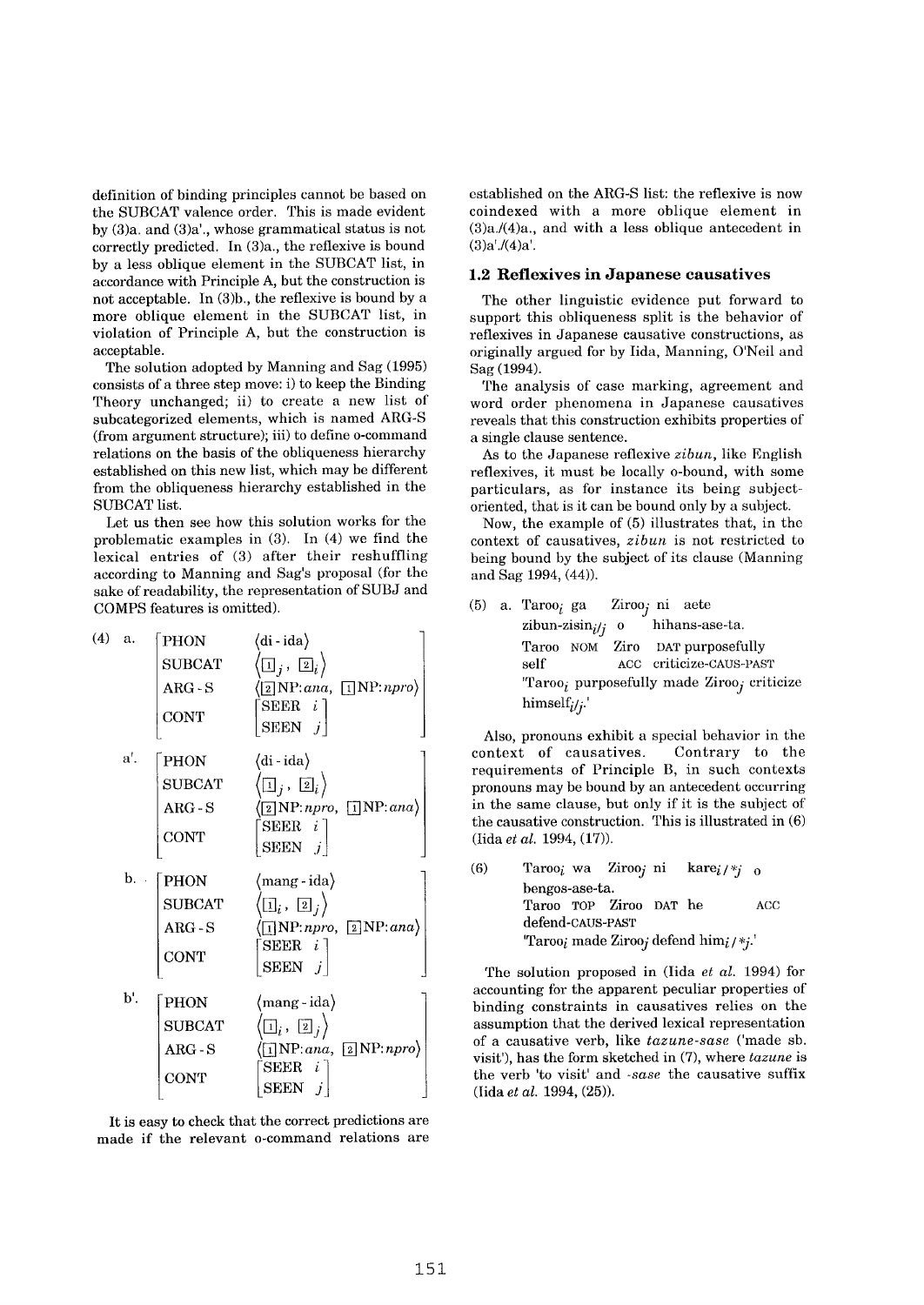

Consequently, this solution relies also on the three basic assumptions adopted for the analysis of Toba Batak reflexives: i) the principles of Binding Theory remain invariant; ii) a new list of subcategorized elements, termed ARG-S, is adopted; iii) o-command relations are defined on the basis of the obliqueness hierarchy established in this new list. Moreover, there is a fourth assumption which proposes that Principles A and B should be validated in at least one of the two ARG-S features occurring in the derived lexical entry of a causative verbal form.

Looking at the lexical representation of causative verbs in (7) and the examples (5) and (6), it is easy to check that Principle A is satisfied in the lower ARG-S list for the binding *Ziroo/himself,* where *Ziroo* is the subject, and in the upper ARG-S for the binding *Taroo/himself,* where *Taroo* is now the subject. As to the contrast in (6), Principle B is satisfied in the lower ARG-S list, where the pronoun is locally o-free.

## **2 Empirical Motivation for Branching Obliqueness**

Once the binding obliqueness is unpacked from the valence list and gets an autonomous status, it becomes easier to increase the empirical adequacy of Binding Theory, in particular, and the syntaxsemantics accuracy, in general. In this section I argue this can be done by letting the ARG-S value have a non-linear ordering.

#### **2.1 Subject-oriented reflexives**

There are languages in which the reflexives, though they must be locally-bound, can be bound only by a subject. Examples of such languages are Malayalam and Hindi, from India, Lango from Uganda, Bahasa from Indonesia, Japanese, Korean and Russian (vd. (Palmer 1994, p. 100ff) and (Manning and Sag 1995)). Example (8) is taken from Lango (Palmer 1994, p. 101).

(8) okélo<sub>i</sub> okwao alába<sub>i</sub> pÌrÈ kÉnÊ<sub>i/\*j</sub>. Okelo asked Alaba about self 'Okelo<sub>i</sub> asked Alaba<sub>j</sub> about himself<sub>i</sub>/\*;.'

The solution put forward in (Manning and Sag  $1995, (6)$ ) to account for this particular sort of reflexives is to formulate a new binding principle, the A-Subject Principle, where an a-subject is defined as the "entity that is first in some ARG-S list":

(9) A-Subject Principle Anaphors must be a-subject-bound (in some languages).

Deciding whether the Binding Theory should include Principle A or A-Subject Principle depends thus on the language which it is being applied to.

The alternative solution I propose does not involve different formulations for binding principles or additional principles. In this solution, the Binding Theory is kept invariant. One simply has to state that, for those languages, like Lango, that have subject-oriented reflexives, the binding obliqueness hierarchy is not as sketched in (10)a., but as in (10)b.. In other words, languages may vary with regards to the configuration given to the ARG-S value.



#### **2.2 Chinese long-distance subjectoriented** *ziji*

arg n

Chinese *ziji* is a subject-oriented reflexive pronoun which does not obey either Principle B or Principle A. As illustrated in (11), *ziji* may be bound by an antecedent from outside or inside its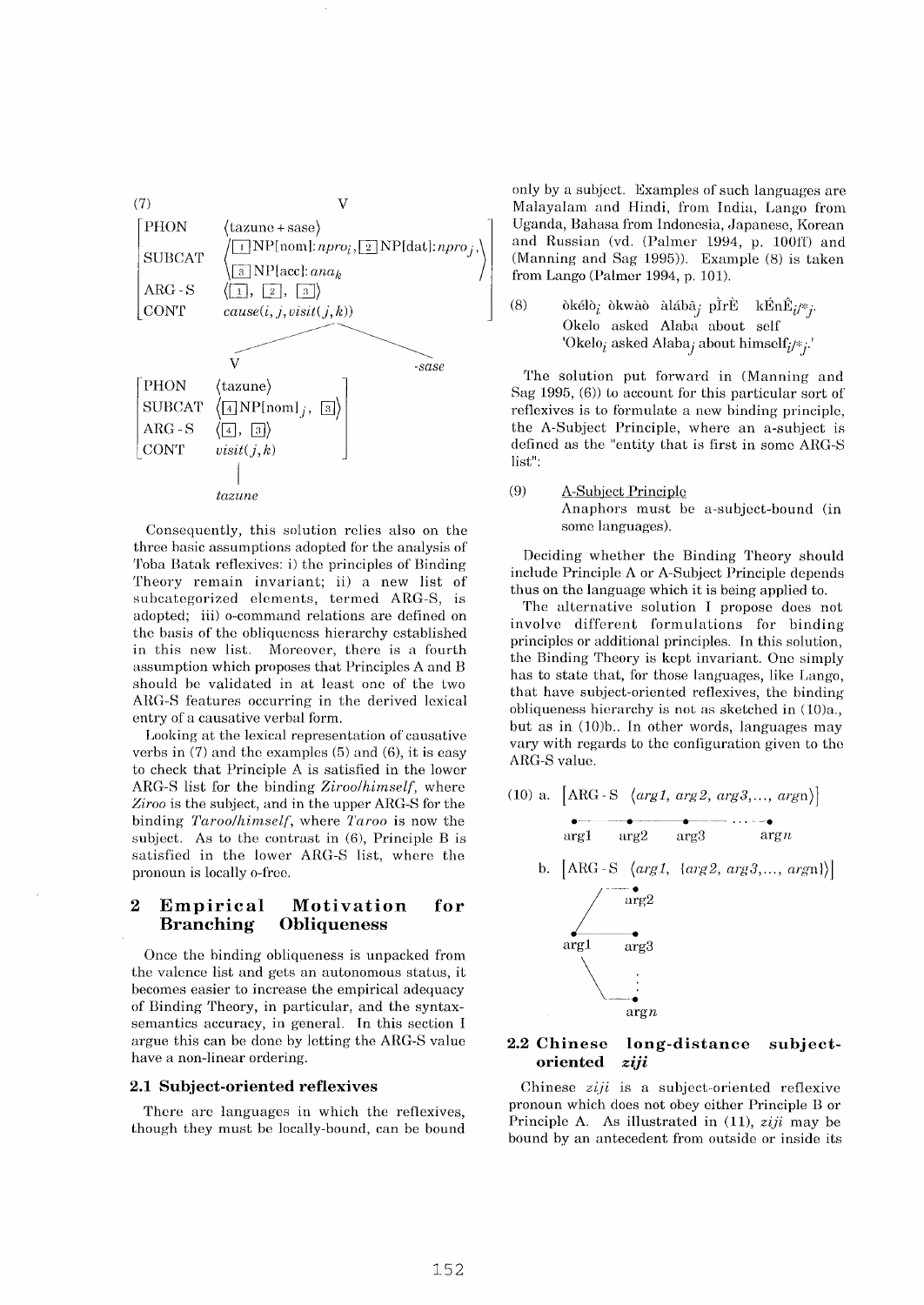clause, but it cannot he bound by an antecedent which is not a subject (Xue *et al.* 1994, (2)).

(11) Zhangsan<sub>i</sub> cong Lisi<sub>j</sub> chu tingshuo Wangwu<sub>k</sub> bu xihuan  $\chi$ *iji<sub>i/j/</sub>\*<sub>k</sub>*. Zhangsan from Lisi place hear Wangwu not like self' 'Zhangsan<sub>i</sub> heard from Lisi<sub>i</sub> [Wangwu<sub>k</sub> does not like  $\lim_{i \to i}$  /himself<sub>k</sub>].'

Xue, Polard and Sag (1994) discussed at length the properties of this anaphor. The authors elucidated its particulars, namely that *ziji* is inherently animate, and ambiguous between a discourse pronoun and a (syntactic) z-pronoun. As **at** z-pronoun it obeys Principle Z (Xue *at al.* 1994, (38)):

 $(12)$  Principle Z Z-pronouns must be o-bound.

Nevertheless, the authors offered no solution for accounting for the fact that syntactic *ziji* is subjectoriented. That solution follows now naturally and immediately from the assumption that the elements of each ARG-S value receive the non linear order of (10)b.. Principle Z alone is thus now enough to make the correct predictions about *ziji as*  soon as the o-command relations arc established over the binding obliqueness hierarchy of multiclausal sentences displayed in  $(13)$ , typical of languages with subject-oriented reflexives.



Any node in the hierarchy is preceded only by subjects because in each (clausal) ARG-S value only subjects can be less oblique than any other argument.

#### **2.3 Reflexives in Russian passives**

Binding Theory predicts that binding constraints on subcategorized elements may change by virtue of' the application of lexical rules. The correctness of this prediction is confirmed, for instance, by English passives (Pollard and Sag 1994, (]h. 6, (111)). In (14)a., *John* cannot bind *himself.*  But after the reordering of subcategorized elements by the passive rule, *John* can now bind *himself, as*  shown in  $(14)$ b.. The contrast of  $(14)$  is correctly accounted for because *John* is less oblique than *himself in* (14)b., but it is more oblique in (14)a..

- $(14)$  a. \*Himself shaved John. [SUBCAT]  $\langle NP:ana, NP: npro \rangle$ 
	- b. John was shaved by himseH:  $[SUBCAT - \langle NP:npro, NP:ana \rangle]$

In connection with this possibility for lexical rules to change obliqueness relations, it would be interesting to find cases where lexical rules change o-command relations in a way that the result requires a branching configuration. This would be an interesting empirical confirmation of the need for non-linear obliqueness.

One such case can be found in the context of Russian passives. Russian *sebe* is a subjectoriented reflexive. In active constructions it may he bound only by the subject. Nevertheless, in the context of a passive sentence, like (15), *sebe* can also be bound by the by-phrase (Manning and Sag 1994, (9)).

(15)  $\hat{E}$ ta kniga byla kuplena Borisom<sub>i</sub> dlja sehjai. this book.NOM was bought Boris.INSTR for self 'This book was bought by Boris; for himself;

The subject-oriented behavior of *sebe* in active sentences results, like in other languages with subject-oriented reflexives, from the non-linear ordering of the elements of ARG-S value, with all  $argi (2 \leq i \leq n)$  being preceded by  $arg1$ . As to passives in Russian, the lexical rule, among other things, must give a new ordering to the ARG-S value where all *arg*i  $(3 \le i \le n)$  are preceded only by *arg1* and *arg2*.

(16) Passive Rule (partial def.)  
\n
$$
[ARG-S \langle [1], \{2], [3], ..., [n] \rangle] \Rightarrow
$$
\n
$$
[ARG-S \langle [1], [2], \{3], ..., [n] \rangle \}
$$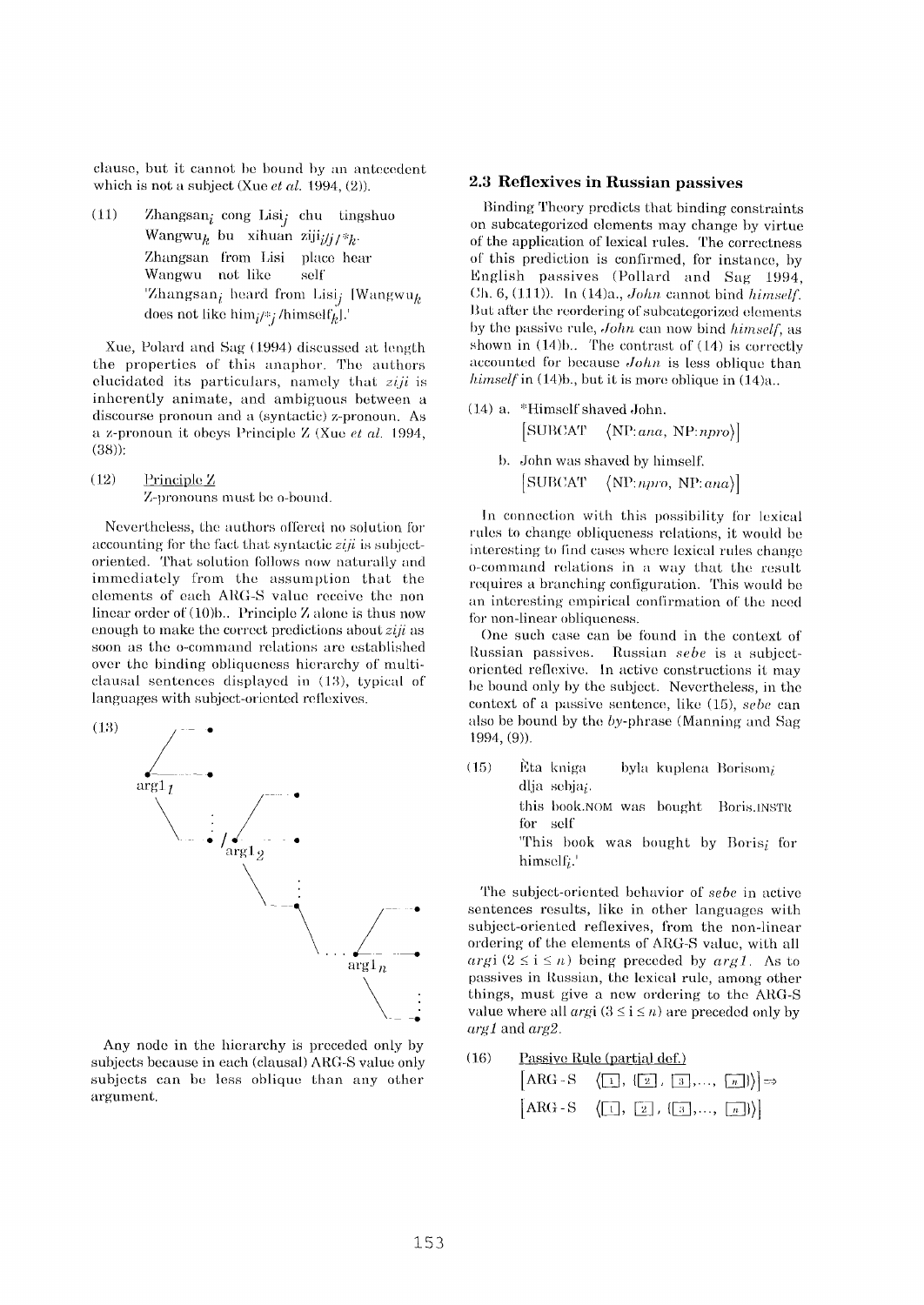## **2.4 Reflexives in Portuguese oblique complements**

Another problematic case for the current Binding Theory comes from Portuguese as it fails to make the correct predictions for binding patterns involving reflexives in the context of verbs with two oblique complements. One such verb is *falar\_com\_acerca* ('talk to about'):

- (17) a. A Maria falou com o Pedro acerca do novo Director. the Maria talked with the Pedro about of\_the new Director 'Mary talked to Pedro about the new Director.'
	- a'. A Maria falou acerca do novo Director com o Pedro. the Maria talked about of the new Director with the Pedro 'Mary talked about the new Director to Pedro.'

Given the linear order for the ARG-S value the current theory assumes, it is predicted that if a reflexive occurring as the oblique complement Y is grammatically bound by an antecedent occurring as the oblique complement X, then X is less oblique than Y. Moreover, it is also predicted that the reversed binding configuration, where the reflexive would occur as the oblique complement X, will be ungrammatical. These predictions are sketched in the following contrast schemata, where *si próprio* is a reflexive ruled by Principle A:

- (18) a. A Maria falou [PREP-X o  $Pedro<sub>i</sub>$ ]<sub>OBL-X</sub> [PREP-Y si próprio $_i$ ]<sub>OBL-Y</sub>.
	- b. \*A Maria falou [PREP-X si próprio $i$ ]<sub>OBL-X</sub>  $[PREP-Y o Pedro_i]_{ORT.V}$

The failure of these predictions is illustrated in (19), which presents the instanciation of schemata (18). In  $(19)a/a'$ , PREP-X is made equal to *com*  $('to')$ and PREP-Y to *acerca de* ('about'); in (19)b./b'. it is the opposite. The pairs a./a', and b./b', simply exhibits different surface orders of the oblique complements in the sentence, a grammatical possibility illustrated in (17)a./a'.. In all examples the binding of the reflexive is ungrammatical.

- (19) a.  $*A$  Maria falou com o Pedro; acerca de si próprio:. Maria talked to Pedro<sub>i</sub> about himself;
	- a'. \*A Maria falou acerca de si próprio $_i$  com o Pedro<sub>i</sub>.

Maria talked about himself; to Pedro;

b. \*A Maria falou consigo próprio; acerca do Pedro<sub>i</sub>.

Maria talked to himself<sub>i</sub> about Pedro<sub>i</sub>

b'. \*A Maria falou acerca do Pedro<sub>i</sub> consigo próprio;. Maria talked about Pedro<sub>i</sub> to himself<sub>i</sub>

This is another puzzle for the current Binding Theory which receives a neat solution with a branching hierarchy for the ARG-S value. In particular, the data presented in (19) receive an adequate account if the ARG~S feature of verbs like *falar\_com\_acerca* is as follows, where the two PP complements do not precede each other and a reflexive occurring in one of them cannot be bound by an expression occurring in the other:

(20) a.

[ARG-S (NP, *{PP[com]:npro,* PP[acerca *de]:ana}}]*  b.

 $[ARG-S \langle NP, {PP[com]}; ana, PP[acerca de]; npro] \rangle]$ 

## **3 Non-linear O-command**

All the solutions proposed for the above binding puzzles are similar in the sense that they rest upon the same two very simple assumptions. First, the Binding Theory remains unaltered, as defined by Pollard and Sag (1994, Ch. 6) with the subsequent specifications, put forward by Iida, Pollard and Sag (1994) and Manning and Sag (1995), that the binding principles must be validated on at least one of the relevant ARG-S features. Second, the elements of ARG-S value may have a non-linear order.

Giving some attention to the first of these two assumptions, it is worth noting that not only the binding principles remained unchanged, but also the formal notions used in its make-up, *(e.g.* the relations of o-command and o-binding) were kept unaltered. This worked fine in the examples tackled above, but it is expected that a notion like o-command, ultimately defined on the basis of the precedence relation, may need some further specification. This is so because, given the second assumption that non-linear orderings are acceptable, new cases must be taken into account,

<sup>1</sup> Vd. Pollard and Sag (94), p. 264, n. 17, for a related issue in English.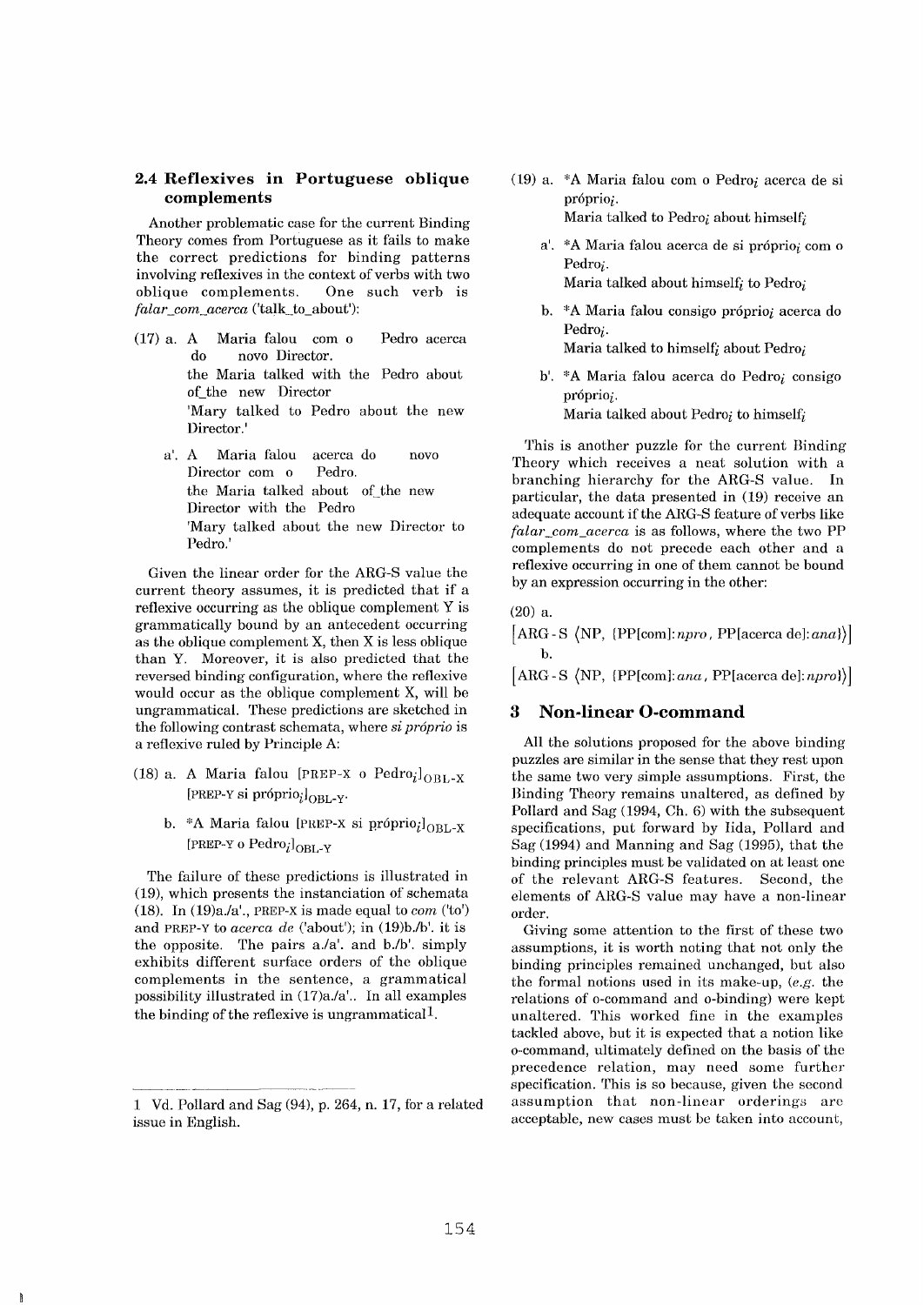namely those where the relevant elements do not precede each other in the hierarchy.

Consider the definition of o-command for linear obliqueness (simplified version, (Xue *et al.* 1994, (35)):

(21) (Linear) O-command X O-COMMANDS Y iff X is a less oblique coargument of Z that dominates Y. In case  $Z=Y$ , X is said to LOCALLY o-command Y.

where X is less oblique than Y iff X precedes Y in an ARG-S lisL

This definition was shown to be adequate for the data considered so far. Notice, however, that in the examples above we were mainly concerned with the validation of Principle A. Consequently, in those examples one was checking only whether a given X preceded a certain Y. For this kind of cases, having a linear or a branching obliqueness makes no difference for the definition of o-command as such.

Now, when it is Principle B that must be validated, it must be checked whether a given element X *does not* locally o-cemmand another element Y. If X and Y are not in the same ARG-S list, they do not locally o-command each other, irrespective of the option for a linear or a nonlinear obliqueness. However, if they are in the same list, assuming a linear or a branching obliqueness hierarchy makes a difference.

In a linear order, two cases occur: either X precedes Y or Y precedes X. Therefore, X does not o-command Y iff Y precedes X. *(i.e.* Y is more oblique than X). In a branching order, however, a third case also occurs: X is as oblique as Y (they do not precede each other). Therefore, we would like to have an empirical basis to ascertain whether X does not o-command Y in this case.

Suitable empirical evidence for settling this issue comes from the counterparts of the Portuguese examples in  $(19)$ , where the reflexive is replaced by the pronoun *ele*, ruled by Principle B. (22) presents examples where the pronoun and its antecedent occur in the same ARG-S list and they are equally oblique.

- (22) a.  $*A$  Maria falou com o Pedro<sub>i</sub> acerca dele<sub>i</sub>. Maria talked to Pedro<sub>i</sub> about him<sub>i</sub>
	- $a'$ . \*A Maria falou acerca dele<sub>i</sub> com o Pedro<sub>i</sub>. Maria talked about him<sub>i</sub> to Pedro<sub>i</sub>
	- b. \*A Maria falou com elei acerca do Pedro<sub>i</sub>. Maria talked to him<sub>i</sub> about Pedro<sub>i</sub>
	- b'. \*A Maria falou acerca do Pedroi com elei. Maria talked about Pedro<sub>i</sub> to him<sub>i</sub>

The ungrammatically of these examples shows that the pronoun is not locally o-free there and, consequently, it is not the case that the local antecedent does not o-command it.

The data from  $(19)$  and  $(22)$  present thus the empirical basis for a proper definition of o-command in non-linear obliqueness hierarchies. (19) shows that, when X and Y are equally oblique, it is not the case that X o-commands Y. (22), in turn, shows that, under the same circumstances, it is also not the case that X does not o-command Y.

Consequently, the definition of the o-command relation must be adequately specified for branching obliqueness hierarchies as tbllows (italics indicates the specification added to  $(21)$ <sup>2</sup>.

 $(23)$  (Non-linear) O-command

- X 0-COMMANDS Y iff X is a less oblique coargument of Z that dominates Y; X LOCALLY o-commands Y if Z=Y.
	- X DOES NOT O-COMMAND Y iff X is not a less oblique coargument of Z that dominates Y and *is not as oblique as Y;*  X does not I,OCALI,Y o-commands Y if  $Z = Y$ .

#### **Conclusions**

It is was shown that the accuracy of the syntaxsemantics interface in HPSG grammars, in general, and the empirical adequacy of Binding Theory, in particular, are improved by allowing the ohliqueness hierarchy to have a branching configuration.

Data involving subject-oriented rellexives, both in active and passive constructions, subjectoriented reflexive pronouns, and reflexives in double oblique constructions presented difficult, apparently unrelated, puzzles for the current Binding Theory which received a neat and unified solution under the present account.

#### **Acknowledgments**

i am grateful to Hans Uszkoreit and Pahnira Marrafa for their advice.

This research was supported in part by the PRAXIS XX1 l'rogram of the Portuguese Ministry of Science.

<sup>2</sup> Due to space, constraints other cases where X and Y do not precede each other but one is not as oblique as the other were not discussed in this paper. But it will be easy to check that  $(23)$  is adequately defined for such cases, for whose current analyses the improvements proposed here have no impact.